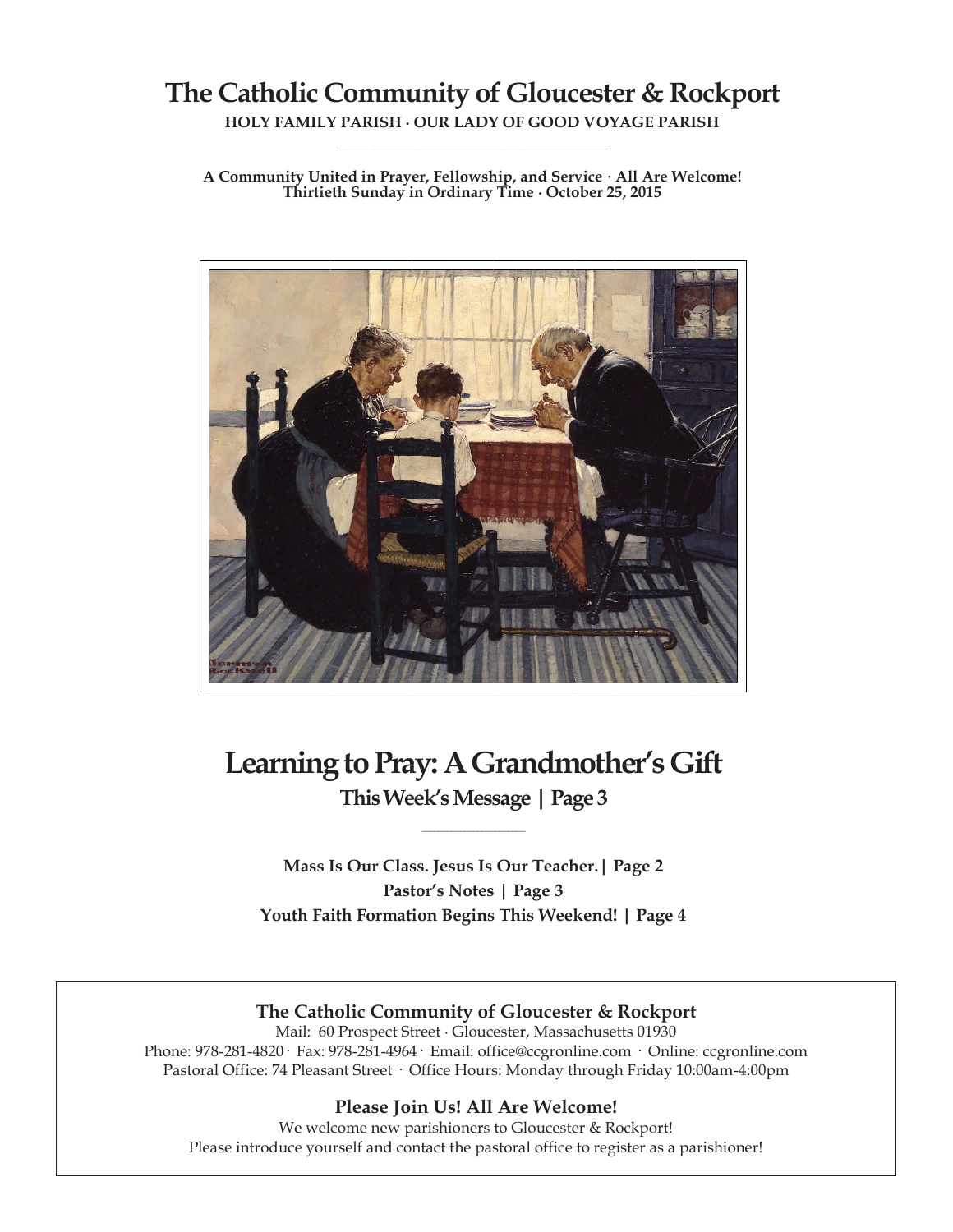#### **In Case You Missed It... \_\_\_\_\_\_\_\_\_\_\_\_\_\_\_\_\_\_\_\_**

## **OUR PASTOR'S MESSAGE: MASS IS OUR CLASS. JESUS IS OUR TEACHER.**

By my count, Jesus is addressed directly ninety times in the gospels. On those occasions, he is called "Teacher" sixty times. Jesus is called "Teacher" by the disciples and by the people who followed his ministry in the hills and valleys of Judea. In last weekend's gospel reading, James and John address Jesus as "Teacher" (See Mark 10:35). And in John's gospel, Jesus even refers to himself as a teacher (John 13:13). When Jesus responds to James and John, we see him as a teacher who serves and sacrifices for his students. When Jesus preaches in the temple, we see him as a teacher who has great authority and wisdom. When Jesus delivers the Sermon on the Mount, we see him as a teacher with great compassion and humility. And when Jesus speaks to the disciples for the final time before ascending into heaven, he instructs them to teach all new disciples everything that he has taught them.

But prayerfully consider this fact: Jesus was an itinerant preacher with no formal education or training. What Jesus knew about God he learned from his parents, his extended family, his community — and from God himself through prayer and worship. More than two thousand years after his death and resurrection, more than two billion people around the world consider themselves to be Christians — followers of Jesus Christ. And as we gather this weekend for Mass, parents and grandparents, catechists and missionaries, priests, bishops, and religious sisters on every continent are fulfilling Christ's Great Commission at the end of Matthew's Gospel: "Go therefore and make disciples of all nations, baptizing them in the name of the Father and of the Son and of the Holy Spirit, and teaching them to obey everything that I have commanded you. And remember, I am with you always to the end of the age (Matthew 28:19-20)."

Of course, the question for us now is this: How? How do we make disciples? How do we share our faith with others? And how do we pass on the beauty and richness of our Catholic faith to our children, grandchildren, and godchildren? As we know, the celebration of the Holy Eucharist is the source and summit of our faith. And for much of the Catholic Church's history, the Mass was the instrument for instructing the faithful (including children) in the Church's basic beliefs and traditions. In the thirteenth century, the Apostles' Creed, the Lord's Prayer, and the Ten Commandments were the basis of all religious instruction and were taught and explained within the context of the celebration of Mass. In the fourteenth century, priests were called upon to offer additional instruction four times each year and on various feast days. And beginning in the sixteenth century, the Church decided that religious education should begin at a young age but the format of that instruction varied from church to church, parish to parish, and diocese to diocese. Just as in Jesus's time, most religious instruction began and ended with the family.

In 1905, Pope Pius X approved the establishment of the Confraternity of Christian Doctrine (CCD), a worldwide catechetical apostolate with fraternities in every diocese. Its mission was to educate children about Christ and the Church and to prepare them for the Sacraments of Penance, Eucharist, and Confirmation. Later on, "CCD" became known either as catechism, religious education, or youth faith formation; and classes were held in parochial schools, parish halls, and even private homes. In recent decades, however, enrollment in these programs has declined substantially. According to one recent study, barely 60% of all Catholic parents currently enroll their children in parish youth faith formation programs. And according to one brother priest and fellow pastor, we do more harm than good by forcing modern teenagers into these programs. He argues that when they receive the Sacrament of Confirmation, too many young men and women leave feeling relieved of the burden of the Church rather than leave feeling energized by the promise of living a life of faith in the Church.

So again, how should we make new disciples? How should we share our faith with our youngest fellow parishioners? Well, I do not have all of the answers. But I do know where we will begin: by welcoming every child and every family into our churches; by reimagining, restructuring, and rebuilding a collaborative youth faith formation program that focuses on sacramental preparation; by offering exciting new programs for kids that compliment rather than compete with busy family schedules; by praying (really praying) that parents and families will join or re-join our parish communities; and by inviting with love (not with coercion or guilt) our absent brothers and sisters to join us for Mass.

Ultimately, we begin by reaffirming these timeless truths: Mass is our class. Jesus is our Teacher. My hope and prayer is that by going back to basics, we can strengthen the foundation of our youth faith formation programs; reach out in new ways to parents and children; and welcome them to our churches with open arms and hearts. In the Gospel of Matthew, Jesus says: "Let the little children come to me, and do not stop them; for it is to such as these that the kingdom of heaven belongs (Matthew 19:14)." This weekend, if even one new family or one new child joins us for Mass, then let us welcome them with great joy and give thanks that the Lord's voice continues to be heard in our often troubled world.

Peace and blessings to all, Father Jim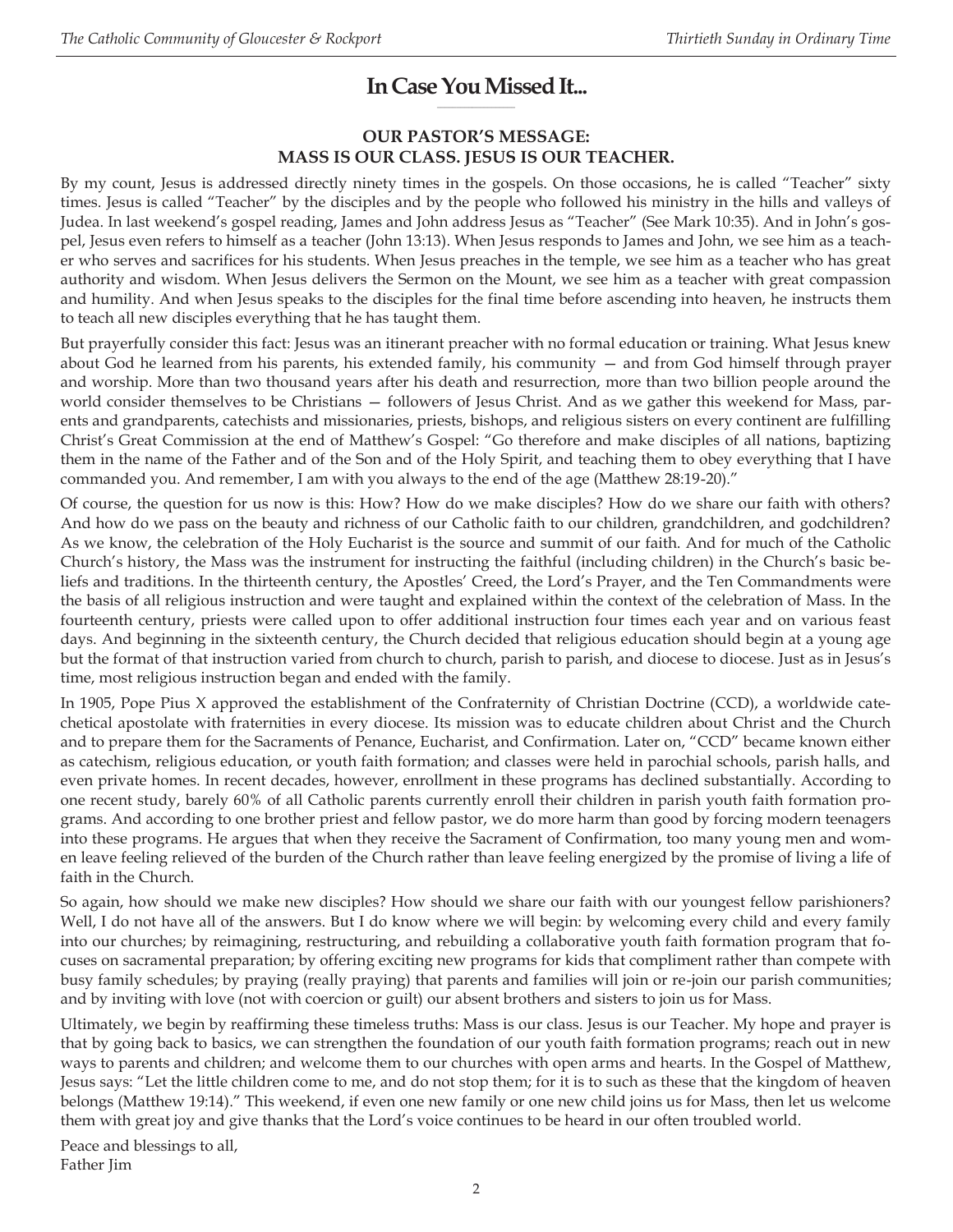#### **Pastor's Notes \_\_\_\_\_\_\_\_\_\_\_\_\_\_\_\_\_\_\_\_\_**

## **MESSAGE OF THANKS TO PARENTS & CHILDREN**

As part of the Catholic Community of Gloucester & Rockport's groundbreaking effort to reimagine, rebuild, and restructure our youth faith formation programs, we celebrated a "Mass for Families" last weekend at both Holy Family Parish and Our Lady of Good Voyage Parish.

Both of these Masses were tremendous blessings to our parish communities! It was exciting and heartwarming to see so many families with young children join us for the celebration of Mass. One fellow parishioner who attended both Masses told me that more than 100 children came forward to participate in my homily, receive a special blessing, and accept the gift of a family prayer book.

Our next Family Masses will be celebrated to coincide with the Feast of Saint Nicholas: Saturday, December 5th at 4:00pm in Saint Ann Church and Sunday, December 6th at 11:45am in Our Lady of Good Voyage Church.

Until then, let us remember and reaffirm these timeless truths: Mass is our class! Jesus is our Teacher! Please continue to pray for all of our young fellow parishioners and their parents, grandparents, and godparents! And please continue to invite them in love and friendship to join us for Mass! All are welcome!

## **ASSISI PROJECT EIGHTH ANNUAL FALL PILGRIMAGE October 30th-November 7th**

On Friday, October 30th, Cliff Garvey and I, along with twelve pilgrims from the United States and Canada, will journey to Assisi, Italy and literally walk in the footsteps of Saint Francis and Saint Clare. During this annual smallgroup pilgrimage, we will celebrate Mass at the tomb of Saint Francis, venerate the uncorrupted relics of Saint Clare, and travel to Greccio (where Francis created the first Christmas crèche) and La Verna (where Francis received the stigmata).

At each and every holy site along the way, our pilgrims will offer prayers and petitions for all who live, work, and worship in the Catholic Community of Gloucester & Rockport — that through the intercession of Saint Francis, Saint Clare, and Our Lady of Angels, the Lord will continue to unite us in prayer, fellowship, and service; and to give us the courage and strength to live the Gospel, share God's love, and rebuild the Church.

As we pray for you during this pilgrimage, please pray for us and for our safe travels. For more information about the Assisi Project, please see Father Jim before or after Mass or contact Cliff Garvey at cgarvey@ccgronline.com or 978-281-4820. Saint Francis, pray for us! Saint Clare, pray for us! Our Lady of Angels, pray for us! Pax et bonum!

#### **This Week's Message \_\_\_\_\_\_\_\_\_\_\_\_\_\_\_\_\_\_\_\_\_**

## **LEARNING TO PRAY: A GRANDMOTHER'S GIFT**

*By Cliff Garvey· Associate Minister*

Last Saturday, I sat in a crowded pew in Our Lady of Good Voyage Church and watched in wonder as dozens of children came forward to listen to Father Jim's homily, receive his blessing, and accept a little prayer book. So many families, so many children, and so many generations of good and faithful people were gathered at one time to be fed by the Word of God and by the Body and Blood of Christ. It was truly an unforgettable Mass!

Throughout the Mass, I sat behind a family that filled an entire pew: grandparents, parents, and children. For me, this was a bittersweet experience because it was something that I rarely experienced as a child. Growing up, my parents and I rarely attended Mass. We usually went on Ash Wednesday and Palm Sunday, but only sometimes on Easter and Christmas. The holidays somehow seemed just too busy for my parents and our extended family. And sadly, we almost never attended Mass on Sunday.

Even though our family did not attend Mass, very often I always felt close to the Church because I knew my prayers. And I knew them because my paternal grandmother, my "Mommom" taught them to me. When I would visit on weekends, sometimes just for the day and sometimes for the whole weekend, Mommom would pray with me.

Sometimes before naps and always before bedtime, she would recite the Lord's Prayer, the Hail Mary, and a Prayer Before Bedtime. We would then pray them together. Over time, Mommom would add other prayers to our little litany. I learned an Act of Contrition, the Salve Regina, and the Twenty-Third Psalm. Sometimes she would even read aloud bible stories or reflections aloud from one of the magazines or little books that filled a drawer in her sewing cabinet.

Of course, learning these prayers was not a substitute for regularly receiving Holy Communion at Mass. But these childhood prayers provided me with a firm foundation of faith during difficult times in my childhood, like when my parents separated briefly or when my grandfather died suddenly. And when I rediscovered the Church as a young adult, these childhood prayers reminded me that my relationship with Christ Jesus and His Church had been lifelong and was simply growing closer and deeper.

Over the years, my grandmother gave me so much love and attention that it is difficult to describe her immeasurable influence on my life. I still miss her beyond words. But it is easy to identify my grandmother's greatest gift to me, her oldest grandson: the gift of prayer.

May the Lord give you peace — now and always! Cliff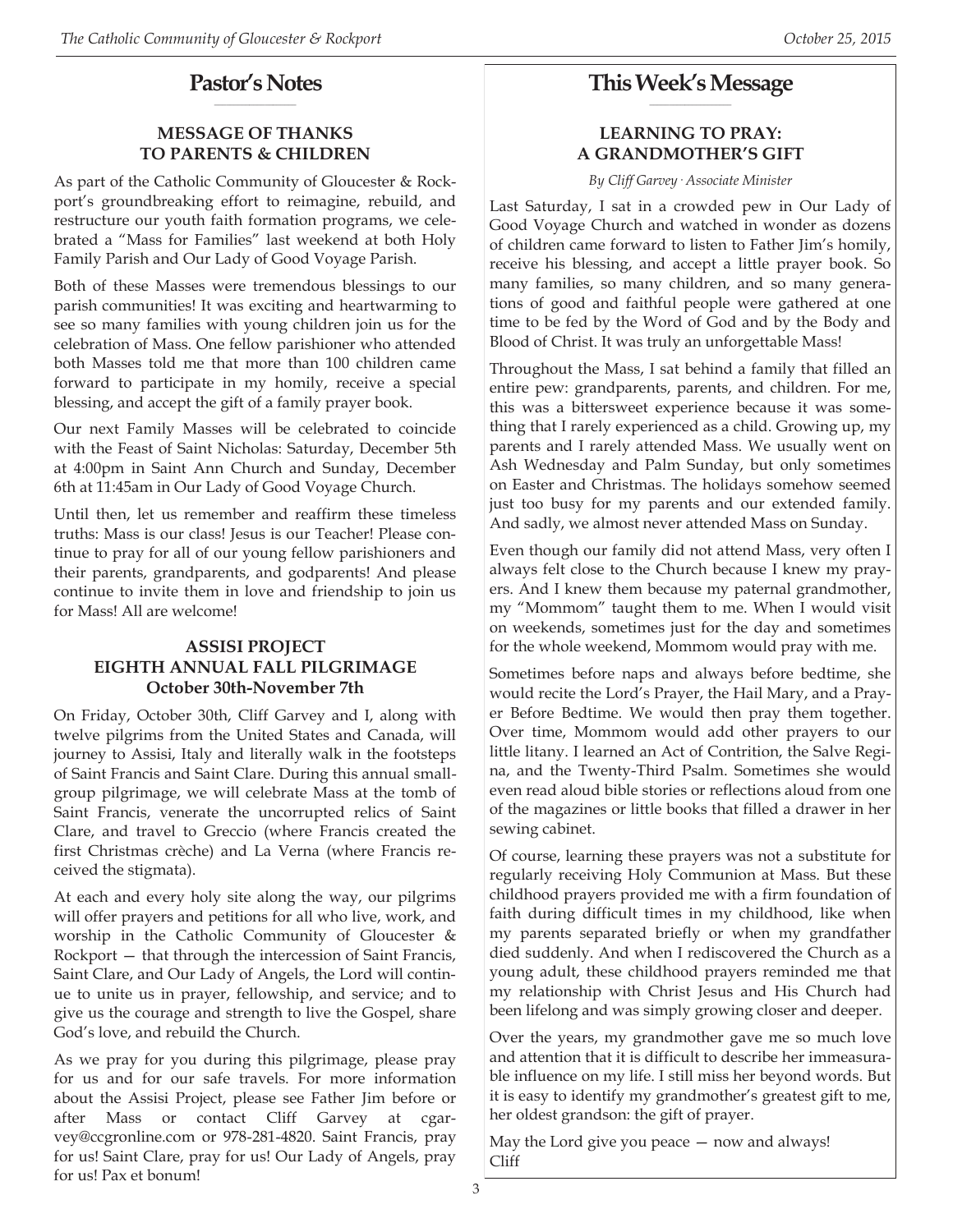#### **Prayer, Fellowship & Service \_\_\_\_\_\_\_\_\_\_\_\_\_\_\_\_\_\_\_\_**

## **OUR LADY OF GOOD VOYAGE PARISH HOLY NAME SOCIETY Memorial Mass & Dinner Sunday, November 1st at 6:00pm**

The Holy Name Society will hold its next meeting on Sunday, November 1st beginning with Mass at 6:00pm in Our Lady's Church, followed by dinner in the parish hall. Our dinner will be prepared by Matt Parisi, Mario Brancaleone, and Alan Lewis.

The Holy Name Society of Our Lady of Good Voyage Parish is a service-driven organization of men which was founded to support the parish through volunteering and fundraising. New members are always welcome! For more information about the Holy Name Society and its good work in our parish, please contact Bill Proposki at William.proposki@verizon.net. Please join us!

## **OUR LADY OF GOOD VOYAGE PARISH OUR LADY'S GUILD Memorial Mass & Dinner Monday, November 2nd at 6:30pm**

Our Lady's Guild will hold its next meeting on Monday, November 2nd beginning with Mass at 6:30pm in Our Lady's Church, followed by our regular business meeting, refreshments, and entertainment in the parish hall. All members are reminded to bring their food donations. Joyce Lacerda and Mary Ann Horne will serve as cochairwomen of our meeting.

Since 1944, Our Lady's Guild has worked to build community among women of all ages in Our Lady of Good Voyage Parish through prayer, good works, social activities, and fundraising events. For more information about the Guild, please contact Linda Galvin at 617-803- 6050 or lingalv2010@gmail.com. New members are always welcome! Please join us!

## **CATHOLIC CHARITIES NORTH Help Us Help Others!**

Catholic Charities North provides basic needs assistance (food gift cards, utilities, and mortgage & rent) to needy families during these challenging economic times. Funds are also available to help our fishing community families with food, utilities, mortgage, and rental costs. If you can help us help others, please send your donation to: Catholic Charities North, Attn: Sarah Gindel, 60 Prospect Street, Gloucester, Massachusetts 01930.

Please make all checks payable to Catholic Charities North and write "basic needs" in your check's memo line. For more information or assistance, please contact Sarah Gindel at 978-283-3055 or sarah\_gindel@ccab.org. Thank you for your ongoing generosity and support!

#### **Welcome Back Students & Catechists! \_\_\_\_\_\_\_\_\_\_\_\_\_\_\_\_\_\_\_\_**

## **YOUTH FAITH FORMATION UPDATE Classes Begin This Weekend!**

During this school year, the Catholic Community of Gloucester & Rockport (Holy Family Parish & Our Lady of Good Voyage Parish) will embark on a groundbreaking journey to reimagine, rebuild, and restructure our youth faith formation programs at all grade levels.

We should consider this year a transitional year for our program. We will focus primarily on preparing young children for First Penance & Reconciliation (Confession) and First Holy Communion (Grades  $1 \& 2$ ); and on preparing teenagers for Confirmation (Grades 9 & 10). Classes at these grade levels will begin during the week of Sunday, October 25th in both Holy Family Parish and Our Lady of Good Voyage Parish. Calendars, registration forms, and other important announcements are available on our website at ccgronline.com.

Sacramental preparation classes (Grades 1, 2, and 10 only) will be held according to the following schedule:

> Grades 1-2· Saint Ann School Sunday Mornings· 9:15am-10:15am

Grades 1-2· Our Lady's School Wednesday Afternoons· 3:30pm-4:30pm

Grades 1-2· Pastoral Office (Saint Ann Convent) Saturday Afternoons· 2:45pm-3:45pm

> Grades 10· Our Lady's Hall Sunday Mornings· 10:30am-11:30am

Please note that classes for our ninth grade students will begin on Sunday, January 3rd (weather permitting) at Our Lady's Hall (10:30am-11:30am). And dates for our celebrations of First Penance & Reconciliation, First Holy Communion, and Confirmation are now posted on our website at ccgronline.com/formation!

In addition, all parents and students (regardless of their age or grade levels) are invited to join me for our next "Mass for Families" on either Saturday, December 5th at 4:00pm in Saint Ann Church or Sunday, December 6th at 11:45am in Our Lady of Good Voyage Church. During each of these Masses, I will offer a special homily and blessing for our parish families, along with a special gift for all of our students. Please join us! All are welcome!

Finally, it is my hope and prayer that we will soon offer other exciting programs for children of all ages during this school year, school vacation weeks, and especially next summer. So, please stay tuned for more information! Please continue to pray for our students and our program! For more information, please contact me at 978-281-4820 or frjim@ccgronline.com. Thank you!

Peace and blessings to all, Father Jim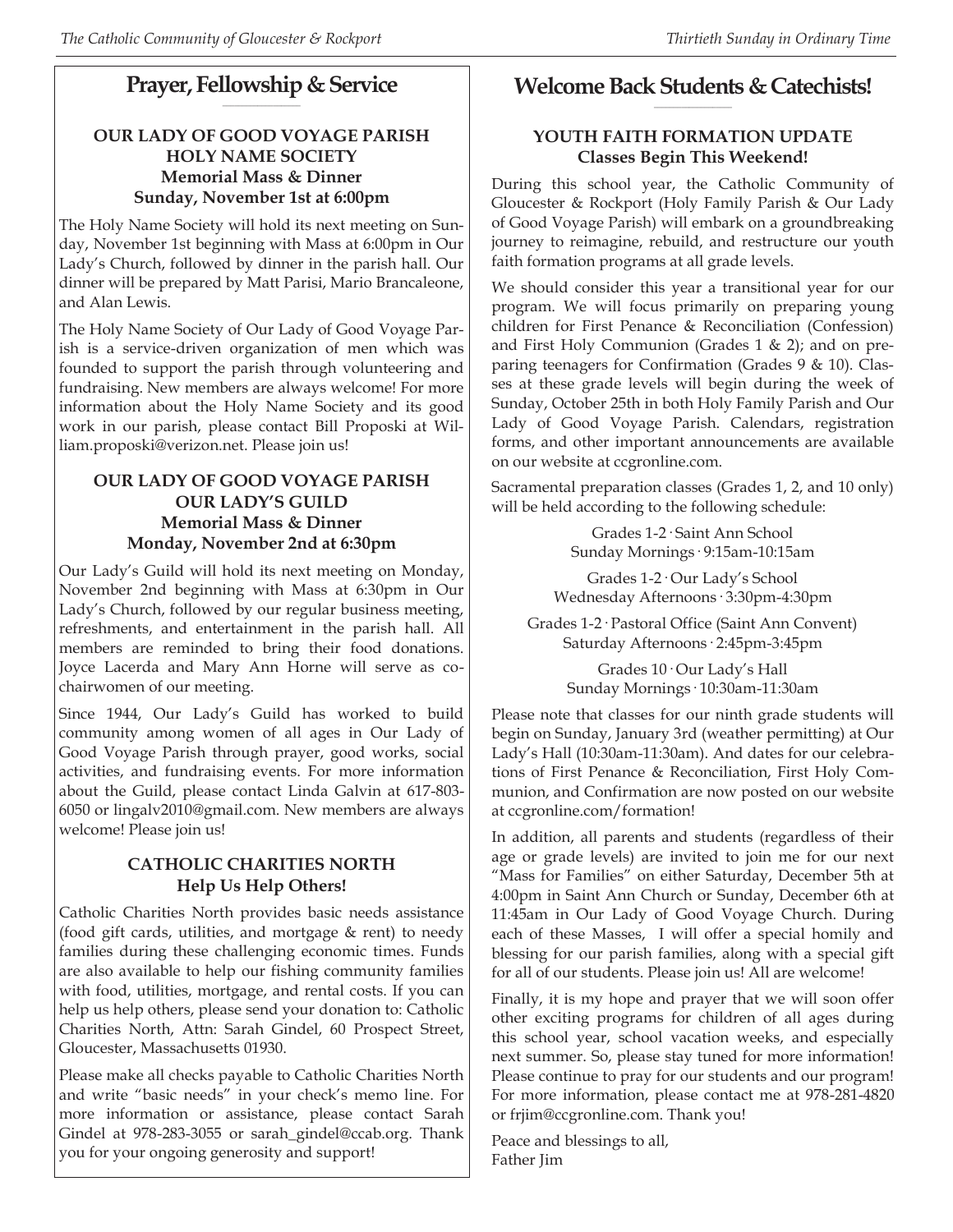#### **Every Life Is Worth Living! \_\_\_\_\_\_\_\_\_\_\_\_\_\_\_\_\_\_\_\_**

## **EVERY LIFE IS WORTH LIVING! RESPECT LIFE MONTH· OCTOBER 2015**

Each October, the Roman Catholic Church prays in a special way for the respect of all human life. As Pope Francis reminds us: "We are called to reach out to those who find themselves in the existential peripheries of our society and to show particular solidarity with the most vulnerable of our brothers and sisters: the poor, the disabled, the unborn and sick, migrants and refugees, the elderly and the young who lack employment."

This year, the United States Conference of Catholic Bishops (USCCB) has chosen "Every Life Is Worth Living!" as the theme of "Respect Life Month: October 2015." Throughout the month of October, all are invited and encouraged to join in praying the following prayer for the protection of all human life from the moment of conception until natural death:

Heavenly Father, thank you for the precious gift of life. Help us to cherish and protect this gift, even in the midst of fear, pain, and suffering. Give us love for all people, especially the most vulnerable, and help us to bear witness to the truth that every life is worth living. Grant us the humility to accept help when we are in need, and teach us to be merciful to all. Through our actions and our words, may others encounter the outstretched hands of Your mercy. We ask this through our Lord Jesus Christ, Your Son, who lives and reigns with you and the Holy Spirit, one God for ever and ever. Amen.

## **CALL FOR DONATIONS! BABY ITEMS NEEDED!**

In addition to our community's prayers this month, we are collecting donations of basic baby items (blankets, onesies, sleepers, toiletries, and disposable diapers & wipes) that will be donated to "A Woman's Concern." This Catholic, non-profit organization provides medical, mentoring, and ministry services to pregnant women and new mothers.

Donations can be left in the sacristies of our churches before or after Mass or delivered to our pastoral office during regular business hours. For more information, please contact Father Jim at frjim@ccgronline.com or 978-281- 4820 or visit their website at awcprc.org. All donations are appreciated! Please give generously!

> **Thank you for your prayers! Thank you for your generous support!**

#### **Prayer, Fellowship & Service \_\_\_\_\_\_\_\_\_\_\_\_\_\_\_\_\_\_\_\_**

## **DAILY PRAYER RESOURCES ONLINE Join us: ccgronline.com/mass**

Learning to pray the Liturgy of the Hours? Searching for a moment of quiet inspiration during a busy workday? Our website includes links to pray the Divine Office, along with Sharing the Word and Sunday Soundbites which are 90 second reflections on the daily and weekend Mass readings. Please join us: ccgronline.com/mass!

## **HOLY FAMILY WOMEN'S GUILD CHRISTMAS DECORATIONS WORKSHOP Tuesday, November 3rd· 7:00pm· Parish Hall**

Santa Claus is coming to town! Holy Family Women's Guild will be ready! On Tuesday, November 3rd at 7:00pm in Monsignor Sullivan Hall (Saint Ann Church), the Women's Guild will gather to make decorations for the coming Christmas season. From the crèche to the front door wreath, all things are beautiful at Christmas! Come and join us as we make these and other wonderful decorations for a fraction of the cost of buying them in stores! Learn a new craft or skill! Experienced crafters are welcome to bring their own supplies and tools; and those just learning are welcome to watch and learn!

New members of the Holy Family Women's Guild are always welcome! Current members are reminded to offer their annual dues of \$15.00. For more information about this event or the Guild's good work in our parish, please contact Lydia Bertolino at bertolino4@msn.com or leave a message with our pastoral office at 978-281-4820. Please join us! All are welcome!

## **HOLY FAMILY WOMEN'S GUILD CHRISTMAS FAIR BASKET WHEEL Donations Needed!**

The "Basket Wheel" is the largest money maker at the Holy Family Women's Guild Christmas Fair (November 21st). Each year, we give away more than 120 baskets with non-stop action at the wheel! Let's make this year a record -breaking success and keep the Wheel spinning with even more baskets!

The great success of the Basket Wheel depends on donations from our parishioners and friends! So all are encouraged to create and donate a theme basket for kids, crafts, family nights, movie nights, snow days, wine & cheese, gift wrap, and barbecue! Creating a basket can be both fun and inexpensive if friends, neighbors, or co-workers work together! All donations are gratefully accepted!

A donation schedule will be posted soon! Also, special thanks to Alan & Jeanne Smith who made the Basket Wheel such a success for so many years! For more information about this year's Basket Wheel, please contact Patty & Jeff Martin at pruckermartin@yahoo.com.